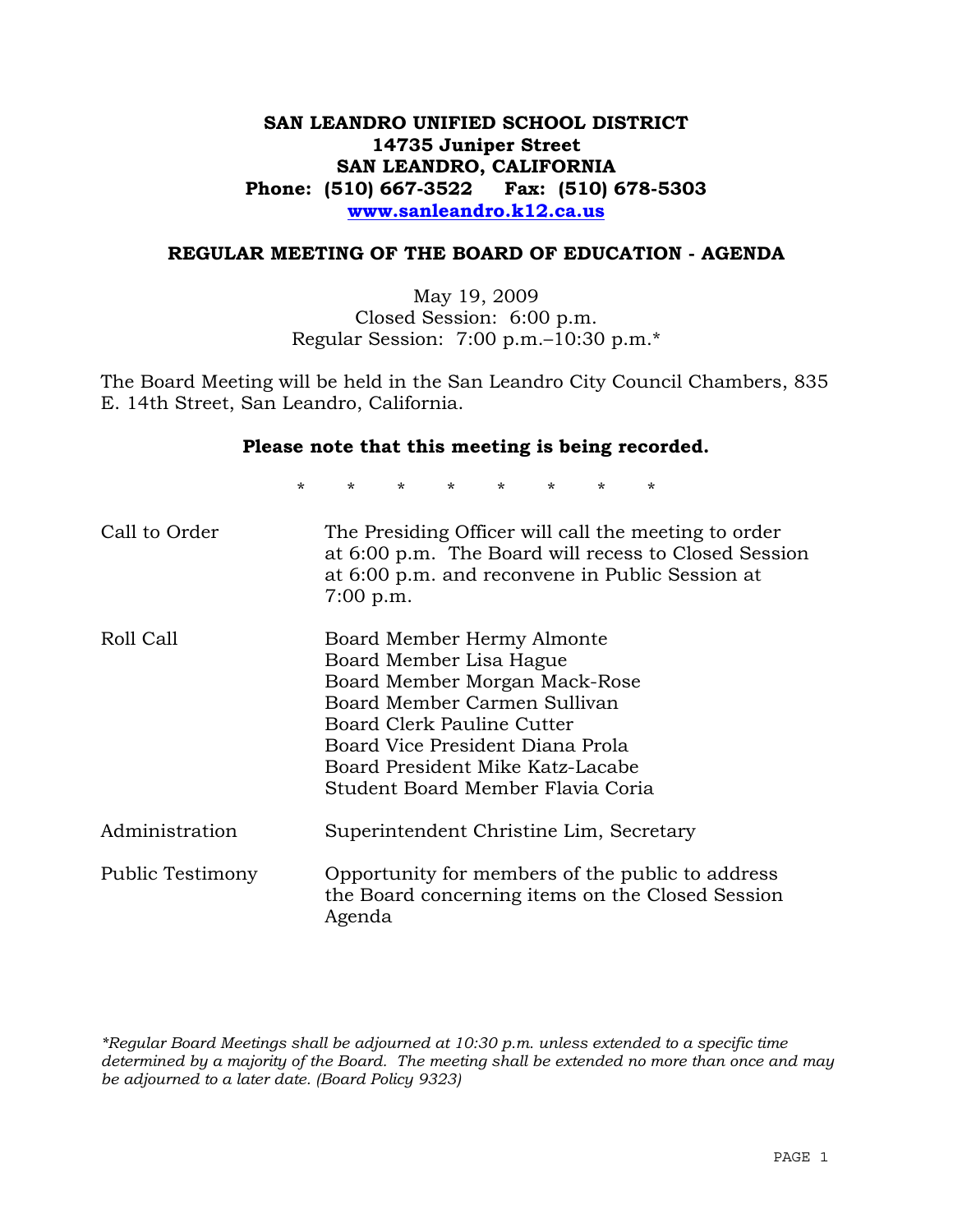Prior to the Public Session, the Board will meet in Closed Session pursuant to Education Code Section 48912, and Government Code Sections 54957, 54957.6, 54956.9(b), 54956.8, 54956.9.

- a) Public Employee Discipline/Dismissal/Release/Hiring
- b) Conference with Labor Negotiator
- c) Conference with Legal Counsel Anticipated Litigation Significant exposure to litigation
- d) Conference with Real Property Negotiator Property(ies) Conference with Legal Counsel – Existing Litigation
- e) Matters Related to Students California High School Exit Exam (CAHSEE) Waiver Requests

| Report Closed<br><b>Session Action</b> | Motion _________ Second _________ Vote ________   |                                                                                                                                                                                                                                                                                                                                                                                                                                                                                                                                                                                                                                                                                                                    |
|----------------------------------------|---------------------------------------------------|--------------------------------------------------------------------------------------------------------------------------------------------------------------------------------------------------------------------------------------------------------------------------------------------------------------------------------------------------------------------------------------------------------------------------------------------------------------------------------------------------------------------------------------------------------------------------------------------------------------------------------------------------------------------------------------------------------------------|
| Pledge of Allegiance                   |                                                   |                                                                                                                                                                                                                                                                                                                                                                                                                                                                                                                                                                                                                                                                                                                    |
| Approve Agenda                         | Motion __________ Second __________ Vote ________ | Approve the Regular Meeting Agenda of May 19, 2009                                                                                                                                                                                                                                                                                                                                                                                                                                                                                                                                                                                                                                                                 |
| Legal Statement                        |                                                   | Members of the audience who wish to address the<br>Board are asked to complete the yellow card available at<br>the entrance and submit it to the Board's Administrative<br>Assistant. Speakers who have completed the card will be<br>called when the item is reached on the agenda or, for<br>non-agenda items, during the Public Testimony. Cards<br>are to be turned in before the item is reached on the<br>agenda. Please note that this meeting is being recorded.<br>State law prohibits the Board of Education from taking<br>any action on or discussing items that are not on the<br>posted agenda except to A) briefly respond to statements<br>made or questions posed by the public in attendance; B) |
|                                        | 54954.2(a)                                        | ask questions for clarification; C) provide a reference to a<br>staff member or other resource for factual information in<br>response to the inquiry; or D) ask a staff member to<br>report back on the matter at the next meeting and/or put<br>it on a future agenda. (Government Code Section                                                                                                                                                                                                                                                                                                                                                                                                                   |

**7:00-7:10 p.m. REPORTS**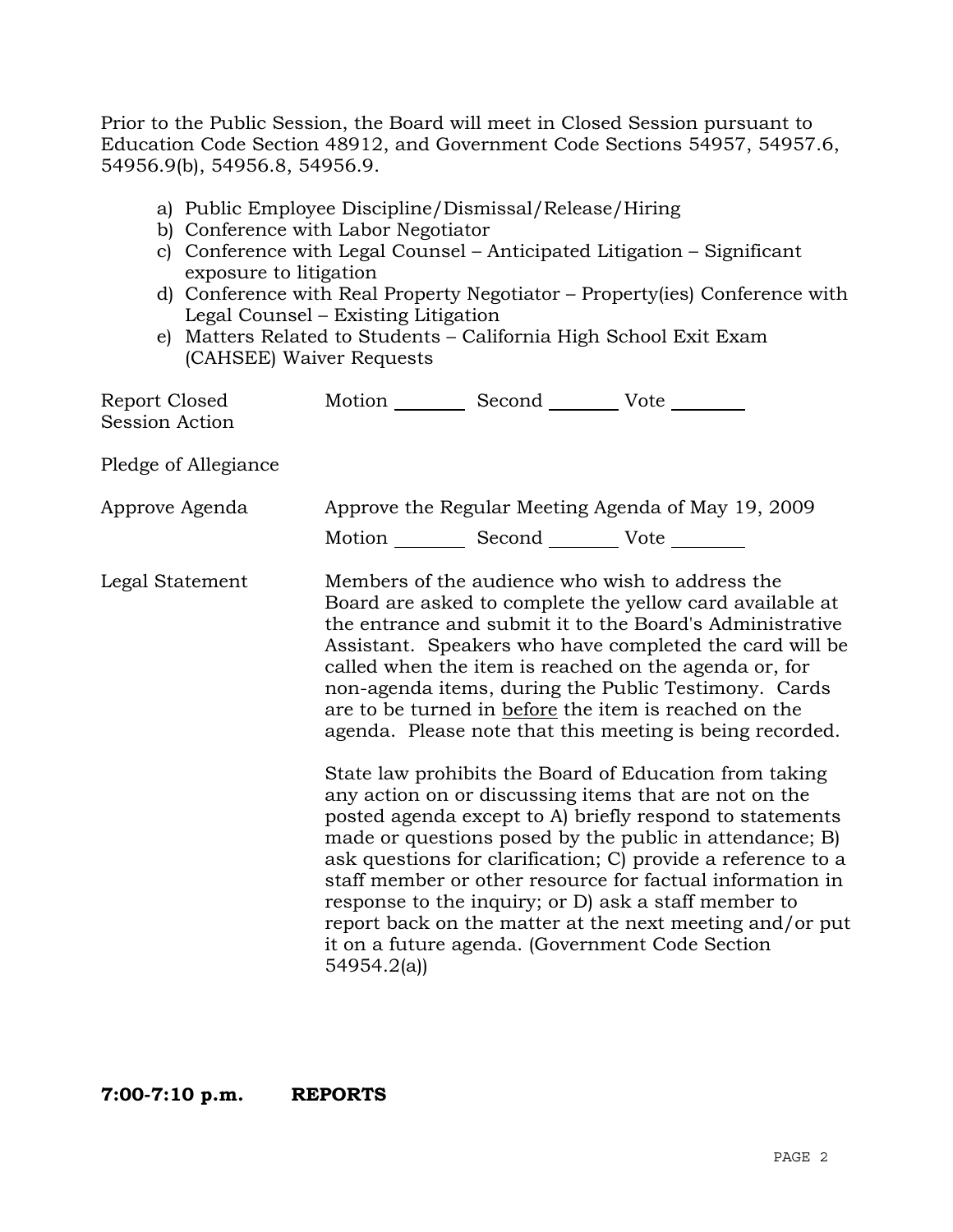Parks & Recreation Commission Report: Juan Manuel Martinez, San Leandro Unified School District Representative

#### **PRESENTATIONS**

**7:10-7:45 p.m.** \* The District has been focused for the past six years on closing the academic achievement gap that exists between our students of color and their white and Asian peers. Two years ago the District launched Partnerships for Academically Successful Students (PASS), a district-wide training to empower parents of color and to build stronger parent partnerships.

> The outgrowth of that district-wide training was the creation of Parent Equity Program (PEP) Teams at each school site. These site-based parent teams developed areas of focus based upon each unique school situation. Site administrators and PEP parents representing the elementary, middle, and high school levels will share the work that is being done through our parent partnerships to help close the achievement gap and ensure the academic success of all students.

**7:45-7:55 p.m.** \* Director of Nutrition Services will present the proposal by our neighboring district, San Lorenzo Unified School District, to provide lunch meals to our elementary school students. The presentation will detail the cost analysis and recommendations of the proposal by the Director of Nutrition Services.

# **7:55-7:58 p.m. CONFERENCE ITEM**

These items are submitted for advance planning and to assist the Board in establishing future agenda items. The Board may, however, take action on the following:

Business Operations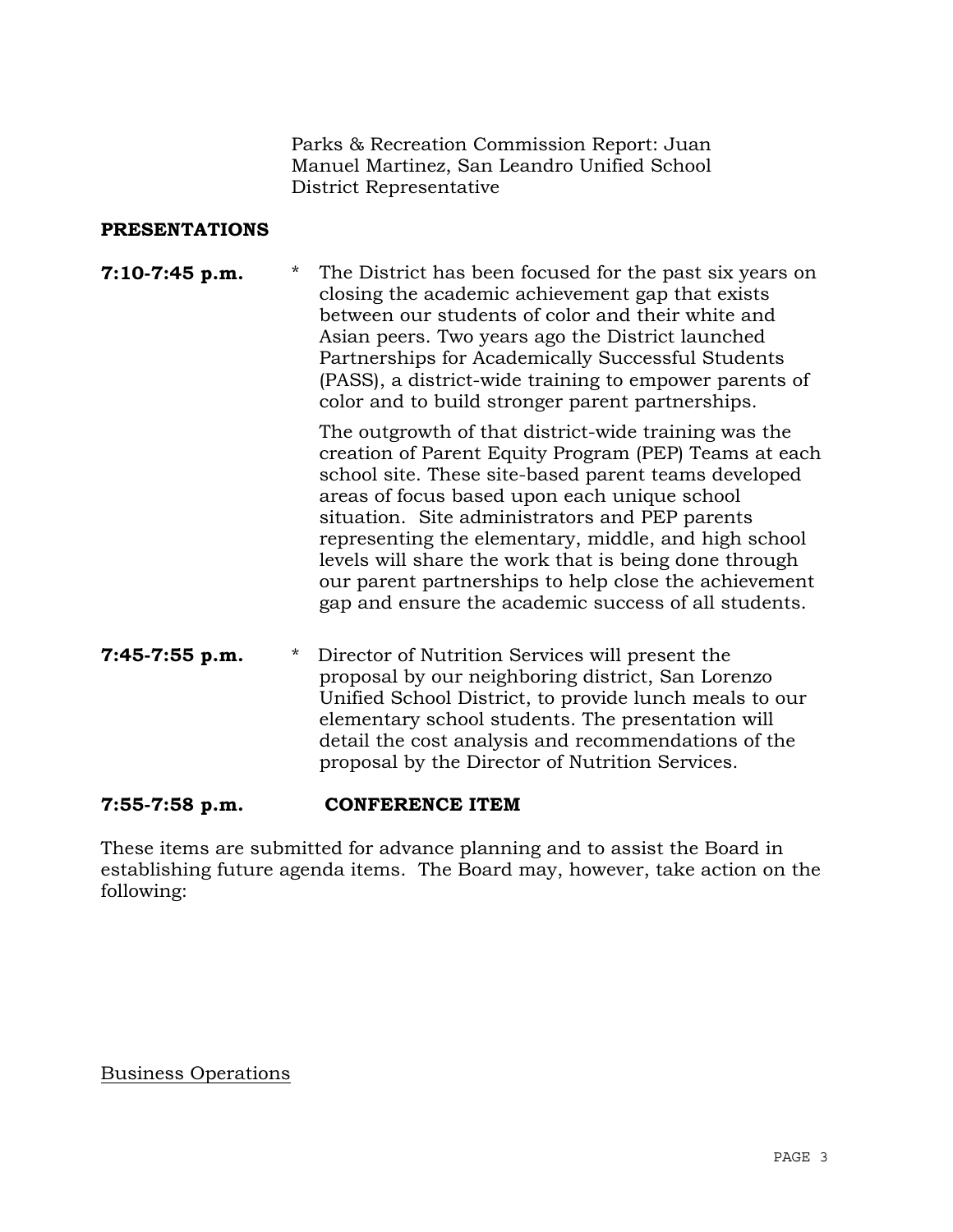| $4.1 - CF$<br>Proposal by San<br>Lorenzo Unified<br>School District to<br>Serve Lunch Meals<br>to all the |                      | Staff Recommendation:                      | The Board will discuss and consider rejecting the<br>proposal by the San Lorenzo Unified School District to<br>serve lunch meals at our elementary school sites.                                                                                                                                                               |  |
|-----------------------------------------------------------------------------------------------------------|----------------------|--------------------------------------------|--------------------------------------------------------------------------------------------------------------------------------------------------------------------------------------------------------------------------------------------------------------------------------------------------------------------------------|--|
| <b>Elementary School</b><br><b>Sites</b>                                                                  |                      |                                            | Motion _________ Second __________ Vote _______                                                                                                                                                                                                                                                                                |  |
| 7:58-8:08 p.m.                                                                                            | $\star$<br>position. |                                            | Assistant Superintendent of Business Services and<br>the Director of Nutrition Services will present a<br>transition plan in the Food Service Department. The<br>"transition plan" is actually a reorganization to reflect<br>the retirements of the Director and Account<br>Technician, and the elimination of the Supervisor |  |
| 8:08-8:20 p.m.                                                                                            |                      | <b>CONFERENCE ITEM</b>                     |                                                                                                                                                                                                                                                                                                                                |  |
| <b>Business Operations</b>                                                                                |                      |                                            |                                                                                                                                                                                                                                                                                                                                |  |
| $4.2-CF$<br>Reorganization of<br><b>Food Services</b><br>Department                                       |                      | Staff Recommendation:                      | The Board will discuss and consider the reorganization<br>of Food Services Department at the District Office.                                                                                                                                                                                                                  |  |
|                                                                                                           |                      |                                            | Motion _________ Second __________ Vote _______                                                                                                                                                                                                                                                                                |  |
| 8:20-8:40 p.m.                                                                                            | $\star$              | as it relates to class size in grades K-3. | As part of the restoration plan being addressed by the<br>Board Finance Committee, the committee requested a<br>presentation related to school site classroom capacity                                                                                                                                                         |  |
|                                                                                                           |                      |                                            | The staff of Educational Services will present<br>information that addresses the following: School-by-<br>school classroom capacity given various class sizes in<br>grades K-3 ranging from 20:1 to 24:1, the impact of<br>AM/PM or full day kindergarten on classroom space,<br>and an analysis of instructional minutes.     |  |
| 8:40-8:50 p.m.                                                                                            | *                    |                                            | Assistant Superintendent of Business Services will<br>provide a brief update of the State Budget including<br>the Federal Stimulus Funds. The presentation will<br>cover the latest news of the State's 2009-10 projected<br>budget gap and the May 19, 2009, Special Election.                                                |  |

# **8:50-8:55 p.m. PUBLIC TESTIMONY ON NON-AGENDA ITEMS**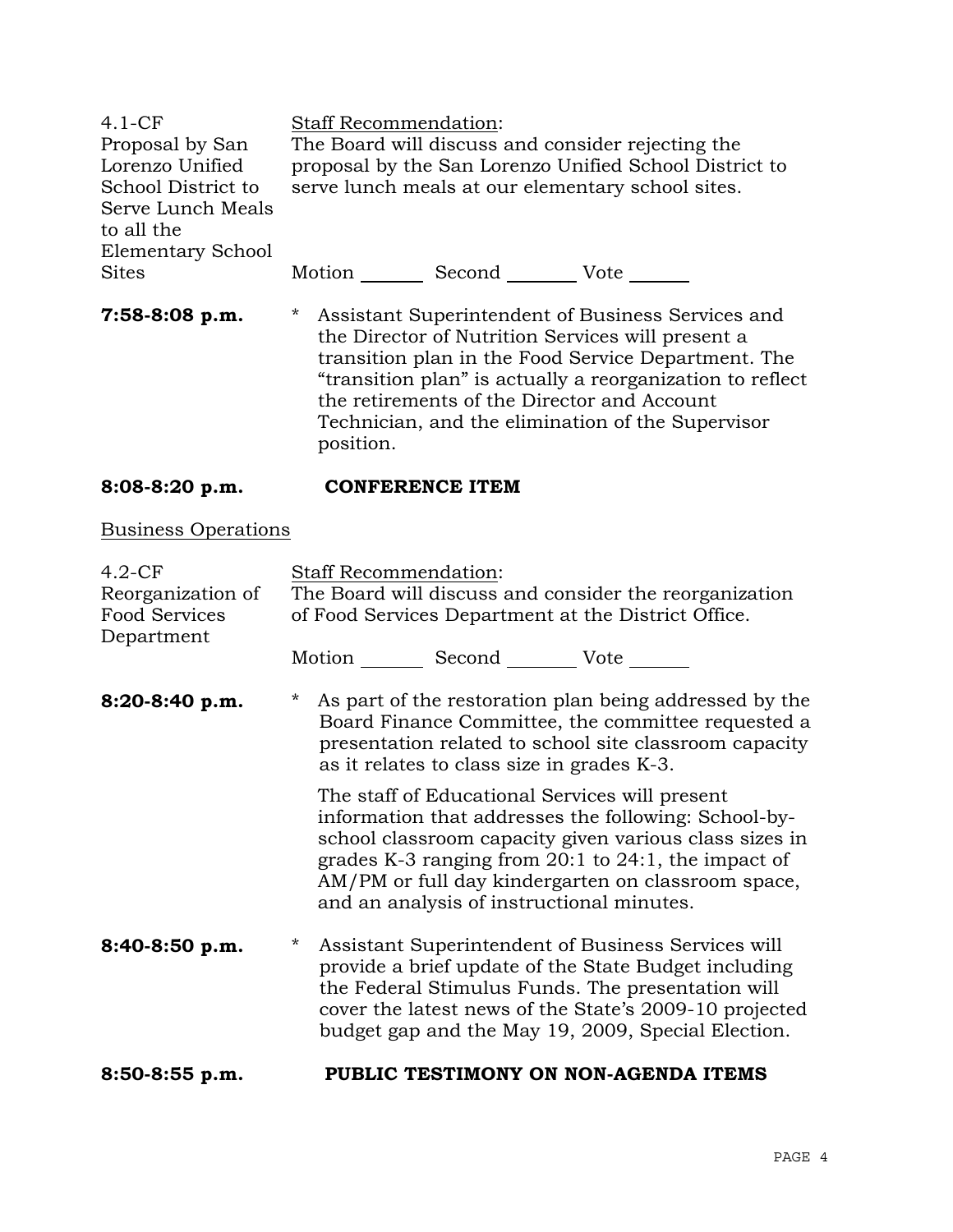#### **PUBLIC HEARING**

Public Hearing Comments are limited to 3 minutes per speaker, subject to adjustment by the Board President. Members of the audience who wish to address the Board regarding the Public Hearing are asked to complete the yellow card available at the entrance and submit it to the Board's Administrative Assistant.

### **8:55-9:00 p.m. PUBLIC HEARING**

A public hearing will be conducted regarding the San Leandro Unified School District's Initial Proposal to the Teamsters' Union Local No. 856/Alameda Building Trades Council.

The Board of Education acknowledges receipt of the San Leandro Unified School District's initial proposal to the Teamsters Union Local No. 856/Alameda Building Trades Council for a successor agreement. The Board is required to conduct a "sunshine" process and hold a public hearing in an open session of the Board of Education. This allows the public to view and respond to the initial proposal. Subsequently, the Board will accept the proposal, prior to entering into negotiations with the union. This is the second and final public hearing. By conducting a public hearing on a regularly scheduled Board meeting, the District will have met the requirement under Government Code 3547.

> a. Board President opens the public hearing Motion Second Vote b. Public Testimony c. Board President closes the public hearing Motion Second Vote

#### **ACTION ITEM**

These items are presented for action at this time. Some may have been reviewed at a previous meeting.

#### Human Resources

2.1-A San Leandro Unified

Staff Recommendation: Accept receipt San Leandro Unified School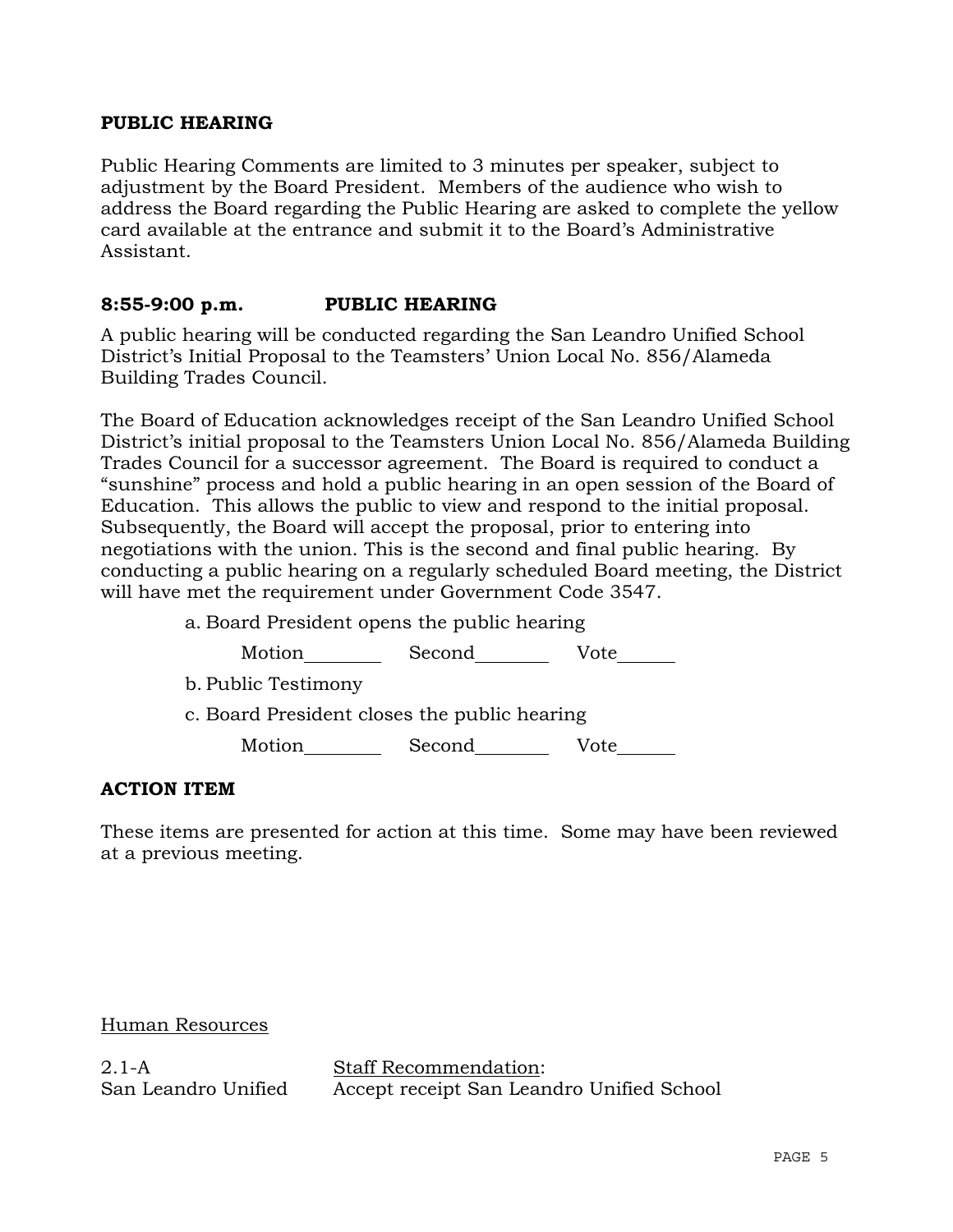| School District's Initial District's Initial Proposal to Teamsters' Union |        |        |      |
|---------------------------------------------------------------------------|--------|--------|------|
| Proposal to Teamsters' Local No. 856/Alameda Building Trades Council.     |        |        |      |
| Union Local No.                                                           |        |        |      |
| 856/Alameda Building                                                      |        |        |      |
| Trades Council                                                            | Motion | Second | Vote |

**9:00-9:30 p.m. REPORTS**

 Correspondence Student Representative Report Union Representatives' Report Superintendent's Report Board Committee Reports

- Facilities/Technology
- Policy

Board Representatives' Reports

• Eden Area Regional Occupational Program

# **9:30-9:35 p.m. CONSENT ITEMS**

These items are considered routine and may be enacted by a single motion. At the request of any member of the Board, any item on the consent agenda shall be removed and given individual consideration for action as a regular agenda item.

General Services

| $1.1-C$               |         | <b>Staff Recommendation:</b> |                                                  |
|-----------------------|---------|------------------------------|--------------------------------------------------|
| Approval of Board     |         |                              | Approve the minutes of the regular Board meeting |
| Minutes $-$ April 21, | held on |                              |                                                  |
| 2009                  | Motion  | Second                       | Vote                                             |
| $1.2 - C$             |         | <b>Staff Recommendation:</b> |                                                  |
| Approval of Board     |         |                              | Approve the minutes of the special Board meeting |
| Minutes - April 28,   |         | held on April 28, 2009.      |                                                  |
| 2009                  |         |                              |                                                  |
|                       | Motion  | Second                       | Vote                                             |

Human Resources

2.1-C Acceptance of Personnel Report Staff Recommendation: Accept Personnel Report as submitted.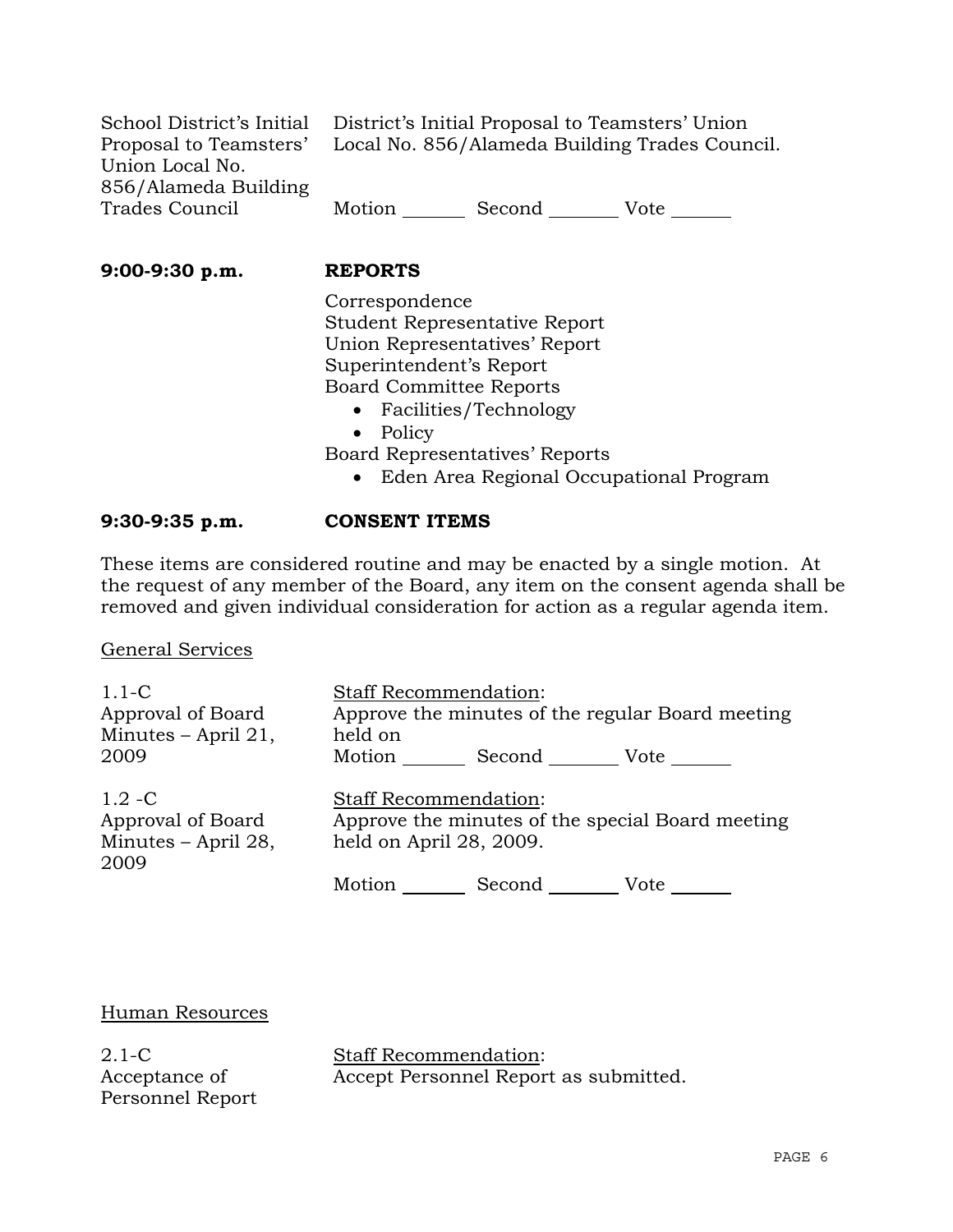Motion \_\_\_\_\_\_\_\_ Second \_\_\_\_\_\_\_\_\_ Vote \_\_\_\_\_\_\_

Educational Services

| $3.1-C$<br>Acceptance of<br>Donations                                                          | <b>Staff Recommendation:</b><br>follows:                                                                                                                                                                                                                                       |  | Approve the acceptance of gifts to the District as                                                   |  |
|------------------------------------------------------------------------------------------------|--------------------------------------------------------------------------------------------------------------------------------------------------------------------------------------------------------------------------------------------------------------------------------|--|------------------------------------------------------------------------------------------------------|--|
|                                                                                                | <b>Madison Elementary School</b><br>• \$100 for classroom supplies for Pre-K SDC class<br>from Hung Nguyen<br>• \$1,000 for garden projects from Walmart<br>• 10 office chairs and various office supplies from<br>Wachovia Bank                                               |  |                                                                                                      |  |
|                                                                                                | <b>Washington Elementary School</b><br>$\bullet$ \$150 from Geldard Craig through the PG&E<br>Campaign for the Community<br>• \$91.99 from Oliver Kesting through the PG&E<br>Campaign for the Community<br>• Various paper items, journals and bookmarks<br>from Carol Newsom |  |                                                                                                      |  |
|                                                                                                |                                                                                                                                                                                                                                                                                |  | Motion _________ Second __________ Vote _______                                                      |  |
| $3.2-C$<br>Designation of School<br>Representatives to the<br>California<br>Interscholastic    | Staff Recommendation:<br>for the 2009-2010 school year.                                                                                                                                                                                                                        |  | Approve designation of school representatives to<br>the California Interscholastic Federation League |  |
| <b>Federation League</b><br>(CIF)                                                              |                                                                                                                                                                                                                                                                                |  | Motion Second Vote                                                                                   |  |
| $3.3-C$<br>Proposed Revisions to<br>Board Policy and<br>Administrative<br>Regulation 3553 Free | <b>Staff Recommendation:</b><br>Reduced Price Meals.                                                                                                                                                                                                                           |  | Approve the proposed revisions to Board Policy<br>and Administrative Regulation 3553 Free and        |  |
| and Reduced Price<br>Meals                                                                     |                                                                                                                                                                                                                                                                                |  | Motion _________ Second __________ Vote _______                                                      |  |
| $3.4-C$<br>Proposed New Board<br>Policy and<br>Administrative<br>Regulation 0520.2 Title       | Staff Recommendation:<br>Improvement Schools.                                                                                                                                                                                                                                  |  | Approve the proposed new Board Policy and<br>Administrative Regulation 0520.2 Title I Program        |  |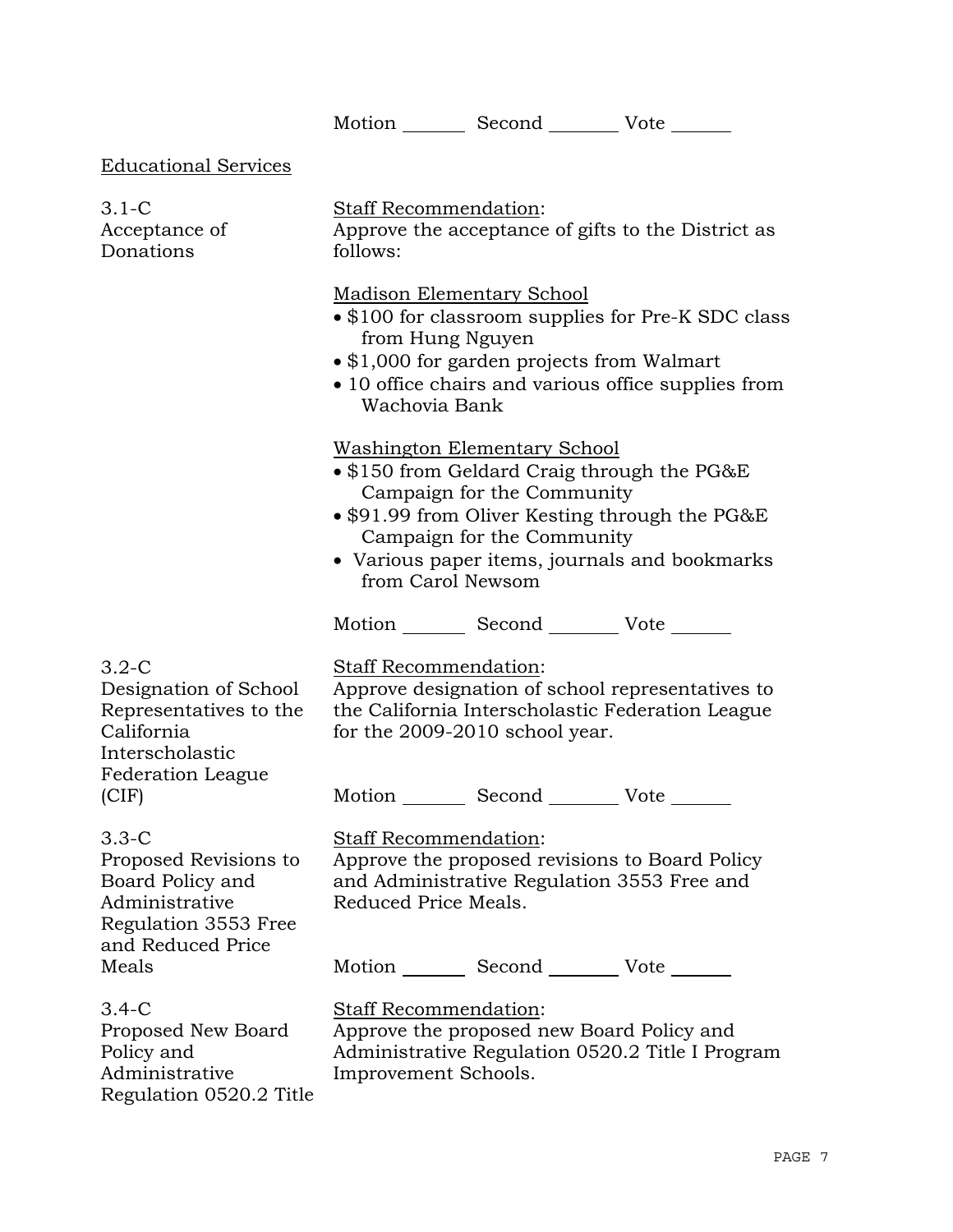| I Program Improvement<br>Schools                                                    | Motion Second Vote                                                                                                                                                                                       |                                  |      |  |
|-------------------------------------------------------------------------------------|----------------------------------------------------------------------------------------------------------------------------------------------------------------------------------------------------------|----------------------------------|------|--|
| $3.5 - C$<br>California High School<br>Exit Exam (CAHSEE)<br><b>Waiver Requests</b> | Staff Recommendation:<br>Approve the California High School Exit Exam<br>(CAHSEE) waiver requests recommendation by<br>the Assistant Superintendent of Education<br>Services for the following students: |                                  |      |  |
|                                                                                     | $S1-08/09$<br>S2-08/09<br>S3-08/09                                                                                                                                                                       | S5-08/09<br>S6-08/09<br>S7-08/09 |      |  |
|                                                                                     | S4-08/09<br>Motion Second Vote ______                                                                                                                                                                    |                                  |      |  |
| <b>Business Operations</b>                                                          |                                                                                                                                                                                                          |                                  |      |  |
| $4.1-C$<br>Ratification of Payroll                                                  | <b>Staff Recommendation:</b><br>Ratify April 2009 payroll in the amount of<br>\$4,702,911.25.                                                                                                            |                                  |      |  |
|                                                                                     | Motion _________ Second __________ Vote _______                                                                                                                                                          |                                  |      |  |
| $4.2 - C$<br>Approval of Bill<br>Warrants                                           | Staff Recommendation:<br>Approve Bill Warrants #88868730-88892887 in<br>the amount of \$9,120,310.44.                                                                                                    |                                  |      |  |
|                                                                                     | Motion                                                                                                                                                                                                   | Second                           | Vote |  |

# Facilities and Construction

| $5.1 - C$              | <b>Staff Recommendation:</b>                    |
|------------------------|-------------------------------------------------|
| Amendment #2 to WLC    | Approve Amendment #2 for $$5,424$ , a 0.31%     |
| Architects Contract to | increase, to the WLC contract to modify the     |
| Modify the Information | Information Technology Requirements for the San |
| Technology             | Leandro Academy of Multi-Media at the San       |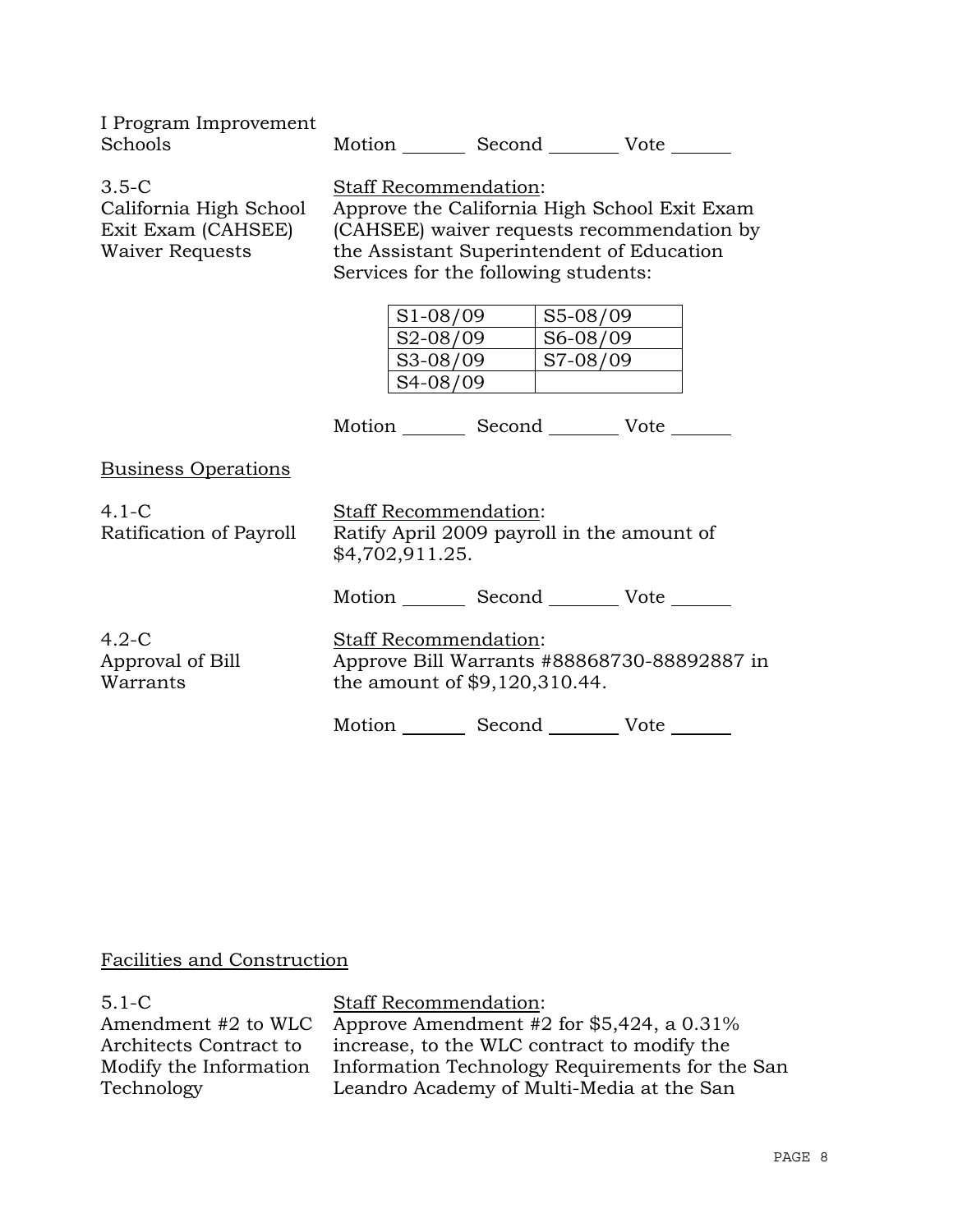| Requirements for the         |        | Leandro High School Arts Education Center. |      |
|------------------------------|--------|--------------------------------------------|------|
| San Leandro Academy          |        |                                            |      |
| of Multi-Media at the        |        |                                            |      |
| San Leandro High             |        |                                            |      |
| <b>School Arts Education</b> |        |                                            |      |
| Center                       | Motion | Second                                     | Vote |

### **9:35-9:40 p.m. ACTION ITEM**

These items are presented for action at this time. Some may have been reviewed at a previous meeting.

#### Human Resources

| $2.2-A$               | <b>Staff Recommendation:</b> |        |                                                   |
|-----------------------|------------------------------|--------|---------------------------------------------------|
| 2009-2010 Traditional |                              |        | Approve the student traditional year calendar for |
| Year Education        | the 2009-2010 school year.   |        |                                                   |
| Student Calendar      |                              |        |                                                   |
|                       | Motion                       | Second | Vote                                              |
|                       |                              |        |                                                   |

# **9:40-10:05 p.m. CONFERENCE**

These items are submitted for advance planning and to assist the Board in establishing future agenda items. The Board may, however, take action on the following:

General Services

| $1.1$ -CF             | <b>Staff Recommendation:</b>                                 |
|-----------------------|--------------------------------------------------------------|
| Schedule of Regular   | The Board will discuss and consider approving                |
| <b>Board Meetings</b> | the schedule of the regular Board meetings for<br>2009-2010. |

Motion Second Vote \_\_\_\_\_\_

# Facilities and Construction

| $5.1-CF$            | <b>Staff Recommendation:</b>                  |
|---------------------|-----------------------------------------------|
| Lincoln High School | The Board will discuss and consider approving |
| Mural               | the Lincoln High School Mural project.        |
|                     |                                               |

Motion Second Vote \_\_\_\_\_\_